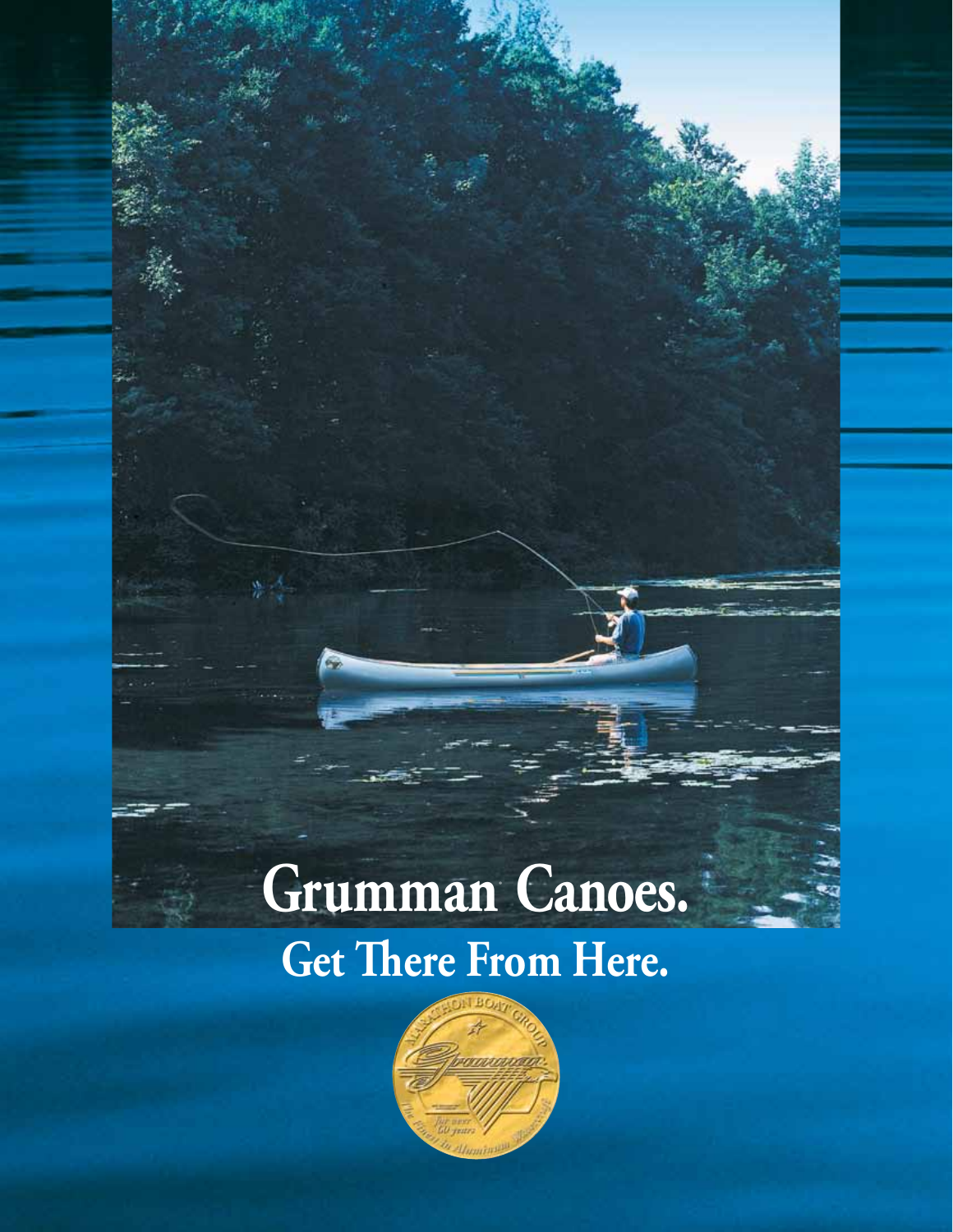# **Welcome to the Grun**

## From backyard ponds to backwood runs, countless outdo Since 1946, they've proven their mettle in the wild while **n**

**Tough as nails. Designed to last and perform, every Grumman® Canoe is hand-crafted from a special age-hardened, stretch-formed aluminum alloy substantially stronger than traditional alloys. • Each Grumman Canoe is hand ri aluminum alloy substantially stronger than traditional alloys. • Each Grumman Canoe is hand riveted with specially-designed T-6 Alumilite rivets for maximum strength along gunnels, keels and ribs. The stretch-forming process permanently shapes the curves designed into the bow, stern and sides for maximum strength. • For added rigidity and unbeatable strength, Grumman Canoes use die-formed aluminum ribs and thwarts, and solid aluminum extruded gunnels.** 



### **The Sportboat.**

16, 17 and 19 foot lengths. The first choice of many professional guides and outfitters, the Grumman 19-footer has 12 ribs and a "Bulb T" keel for extra strength. It's designed to carry up to 1100 lbs. and rated for up to

5 horsepower.

This versatile 3-in-1 "boat" can be paddled, rowed or outboard powered. An extra-wide beam and "Bulb T" keel gives it added steadiness and strength. Available in natural aluminum or painted olive drab finish.

The Solo is easy to maneuver and glides efficiently with a single or double bladed paddle. Only 50 pounds, yet it has a generous carrying capacity.

**12' 9" Solo**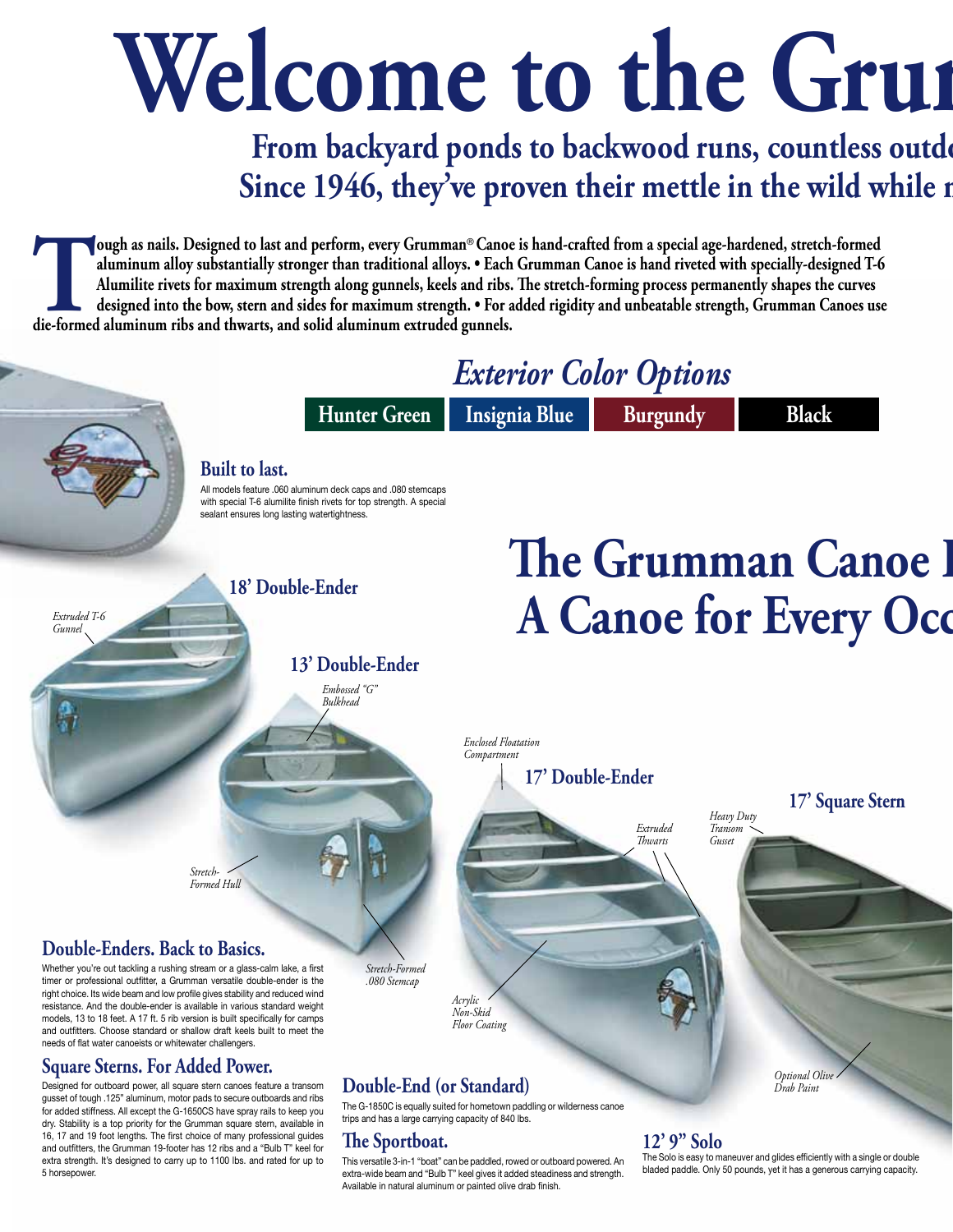# mman Canoe Family.

**From a** from the backwood *aunched in Grumman Canoes.* making it accessible to generations of outdoor enthusiasts.